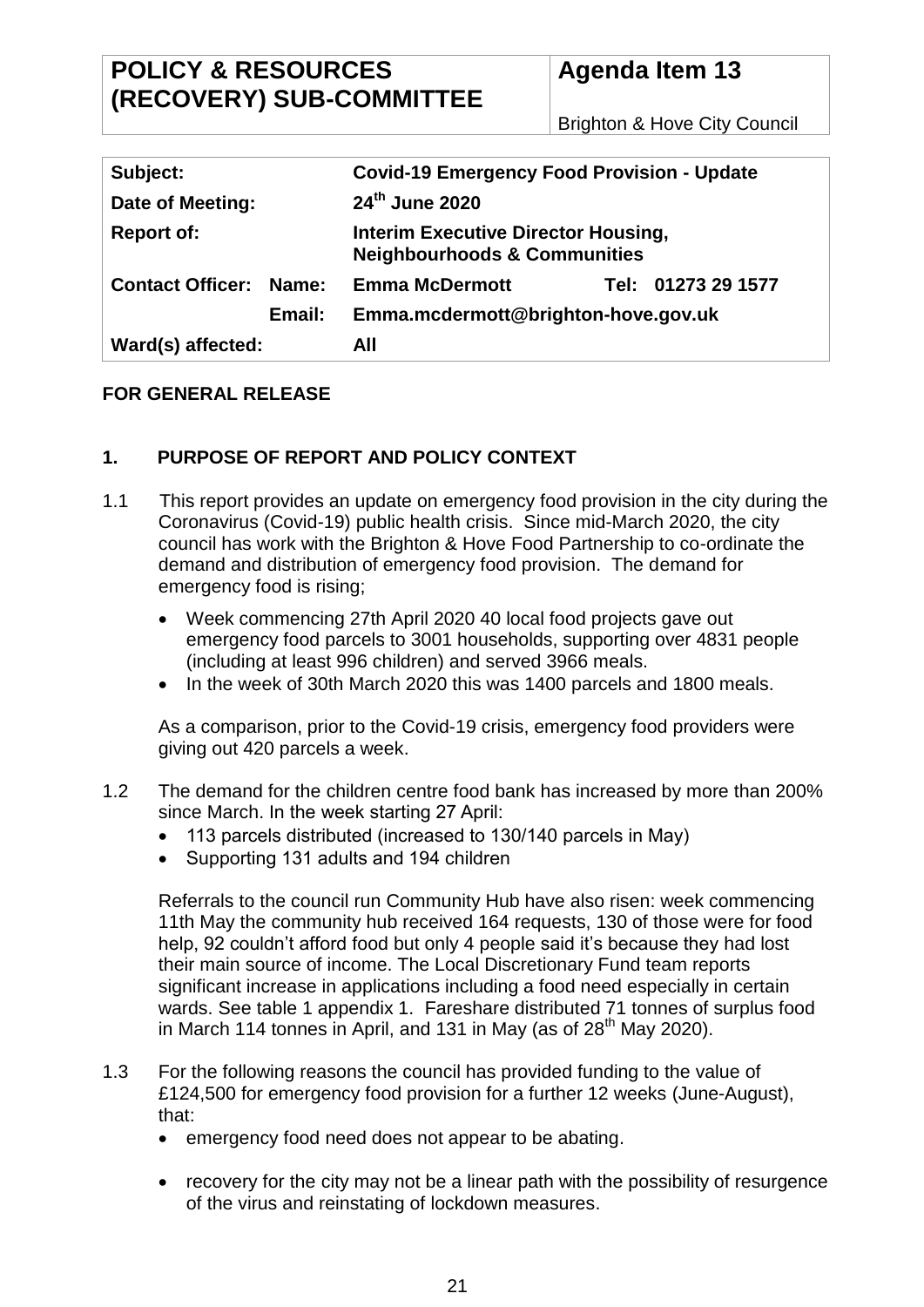- numbers on the Clinically Extremely Vulnerable list likely to fluctuate as new individuals awaiting clinical procedures join the list and may need additional food support on top of/instead of the government doorstop delivery as well existing individuals who have been removed from the CEV list whose doorstep delivery has been stopped but still have a food need.
- The new community led neighbourhood food hubs developed to provide additional capacity to existing food banks may need to close as their venues – i.e. community centres - revert to their original use as lockdown ease. This will require the food banks to take on their resident lists

### **2. RECOMMENDATIONS:**

That the Sub-Committee:

- 2.1 notes the exceptional work of the projects in the emergency food network and by Brighton & Hove Food Partnership; and
- 2.2 notes the Urgency Decision taken by the Chief Executive (attached as Appendix 4) to commit funding of £124,500 as outlined in paragraph 3.9.

## **3. CONTEXT/ BACKGROUND INFORMATION**

- 3.1 In early March the Brighton and Hove Food Partnership (BHFP) held its quarterly meeting of the city's Emergency Food Network. The timing of this meeting was fortuitously just prior to the 23rd March COVID-19 lock down. The anticipated impact of Covid-19 on residents meant a significant shift in tone of the meeting with an expanded list of invitees to focus on managing the emergency response for food.
- 3.2 BHFP's initial focus was on working with existing members of the Surplus Food Network co-ordinating the collection and re-distribution of surplus food from closing restaurants, cafés and bars bringing the food to a central hub and then sending it out to neighbourhoods city-wide. It also launched a crowd-funding appeal (HungryAtHome) with the aim of raising £15,000 to buy emergency food in bulk from catering wholesalers in the city. The target was quickly reached and doubled to £30,000. When that target was reached the council provided matchfunding of £30,000 to support the effort to purchase emergency food.

The Council also provided grant funding of £15,000 to BHFP to manage and coordinate the emergency food distribution and helped to secure a local secondary school as the premises for the food processing hub.

- 3.3 Three things became clear immediately:
	- There would not be enough food available through collection of surplus to meet the needs of the city's most vulnerable residents
	- Food banks, though located in the neighbourhoods, didn't have the capacity to the meet the anticipated increase in need for food from vulnerable residents
	- There are large areas of the city and certain communities that weren't covered by pre-exiting food banks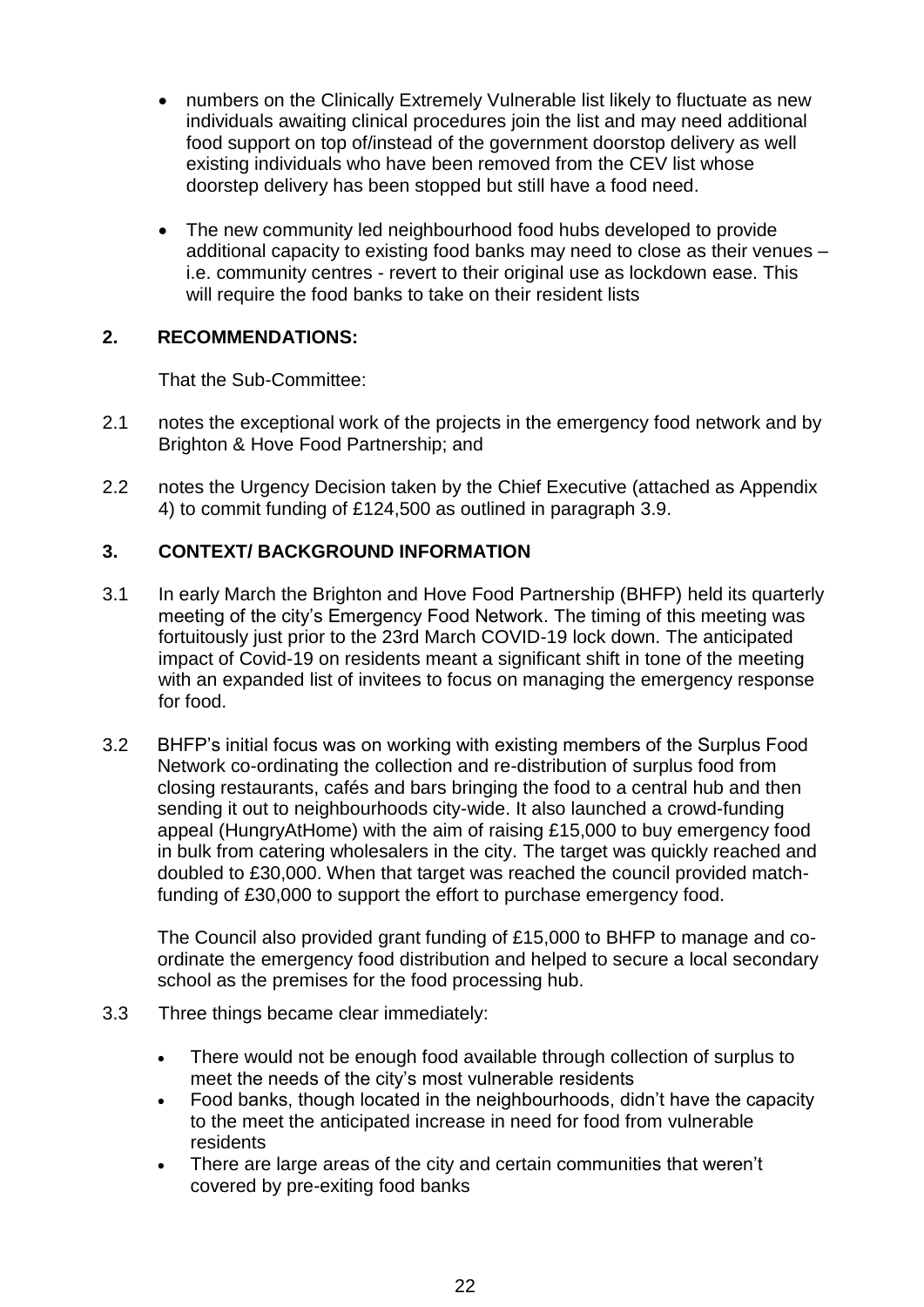- 3.4 The HungryAtHome campaign funding (plus other fundraising by BFHP) has been used to provide food to foodbanks, food hubs and community meal projects - either in the form of cash or food depending on the experience and set up each project. The funding has also been used to pay the Fareshare fee until October (meaning individual food projects do not have to pay this), to buy food for same day emergency food parcels for referrals from the community hub, and for cleaning and PPE equipment for the food projects.
- 3.5 BHFP co-ordinates the central food processing hub, based at Hove Park School (valley site), where purchased and donated food is collected and packaged into individual food parcels or for meal preparation. BHFP also purchases food for food banks that were in operation prior to the crisis as all reported increased demand / challenges of food supply, as well as for the new neighbourhood food hubs across the city that are providing additional capacity/options i.e. food parcel deliveries. The work also includes sourcing food from local farms and businesses as well as buying from wholesalers. See appendix 2 for list of food banks, food hubs and meal projects.
- 3.6 In addition, the BHFP central processing hub provides same day emergency parcels for individuals contacting the council's community hub providing on average 50 food parcels a day. It also provides bulk food for the council's children centres.
- 3.7 Alongside the community response the council, working with not for profit organisation Pay It Forward, set up provision of meals for housed rough sleepers, and working with local food business Little Tums (whose income stalled over night as a meal provider for the city's nurseries) and homeless charity Justlife for residents in emergency accommodation.
- 3.8 The city's successful response to the emergency food needs of residents has been dependent on the presence and capacity of the emergency food network and of Brighton and Hove Food Partnership, along with the swift establishment a cross sector and multi-disciplinary food cell. The cell is jointly lead by the council and the Food Partnership, is chaired by the Food Partnership, and its purpose is to provide oversight for matching food supply with priority groups, managing volunteers and coordinating existing voluntary sector provider response; in order to identify gaps.

A key factor in the success of the work has been the speed at which the cell and the emergency food network have been able to work through problems and solutions. This has been as a direct result of the pre-existing relationships and trust between organisations and individuals and the city's prior commitment to sustainable food and tackling food poverty.

3.9 The funding of £124,500 has been allocated as follows:

| <b>Expenditure</b><br>Funding contribution approximated on number<br>of parcels/meals provided and/or value of food<br>provided via BHFP | <b>Total</b> |
|------------------------------------------------------------------------------------------------------------------------------------------|--------------|
| Funding for food banks in existence before the                                                                                           | 30,000       |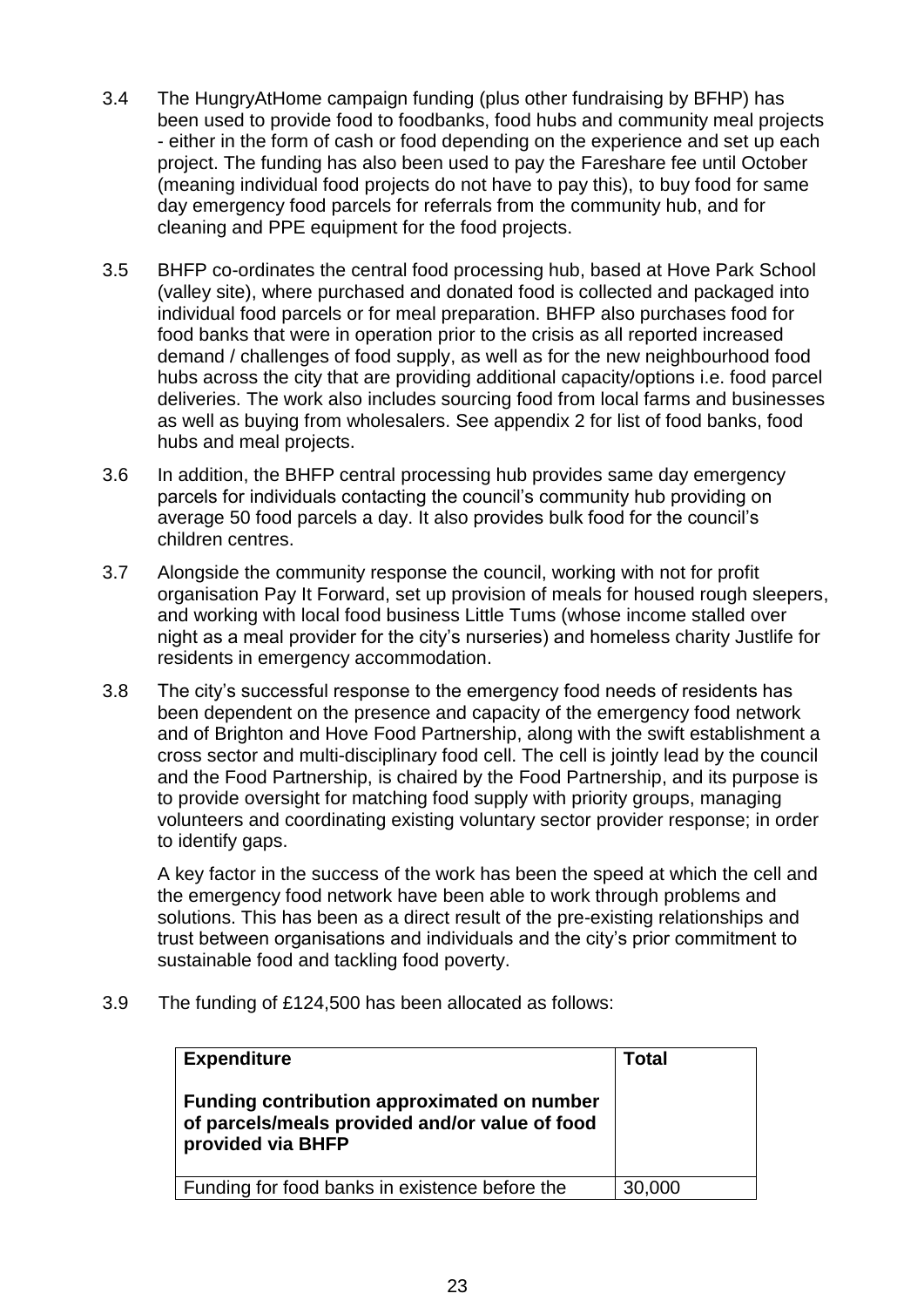| crisis:<br>8 receive £500 per month for three months<br>6 receive £1,000 per month for three months                                                                                       |         |
|-------------------------------------------------------------------------------------------------------------------------------------------------------------------------------------------|---------|
| Funding for food hubs:<br>6 receive £500 per month for three months<br>11 receive £1,000 per month for three months                                                                       | 42,000  |
| Funding for community meals:<br>7 receive £500 per month for three months<br>3 receive £1,000 per month for three months                                                                  | 19,500  |
| Funding for same day emergency parcels<br>April and May costs approx. £12-13,000 per month                                                                                                | 13,000  |
| Funding for children's centre food bank:<br>Average approx. cost of £12 per family per week<br>(costed on a four-person family for 2/3 days of<br>food) 140 parcels per week for 12 weeks | 20,000  |
| <b>Total costs</b>                                                                                                                                                                        | 124,500 |

3.10 The funding for the banks and hubs has been passported through the BHFP. This allows each project and the BHFP to reach an arrangement that best suits their individual set up and maximise value for money. In addition, it provides flexibility as the new food hubs need to close and food banks take on their resident lists.

One food project reported the following about being in the network: "Speaking to other food providers in the city, I was able to redesign my service to one that met the immediate need. It was massively reassuring to know that I was now part of a team; I wasn't on my own. In sharing information around the evolving situation in B&H, issuing the most up-to-date guidelines on e.g. food handling, provided guidance, morale support and a single point of contact. I am convinced that our struggling families have benefited from being in a city that has collaborated in the way that it has".

3.11 In order to help people transition away from dependency on emergency food provision BHFP will work with each project and ensure that they provide the Partnership and the Food Cell with data so that we can better understand the need and develop responses to reducing food poverty. This includes monthly snapshot data as well as demographics of their resident lists which the city council will map. Based on data gathered and analysed in June we will work with projects in July / August on their longer-term plans including helping them to take on people as the temporary hubs shut and being part of the 'what next' programme. Furthermore, the July and August funding would be dependent on engagement with others working in their neighbourhood and strategic discussions on need and solutions.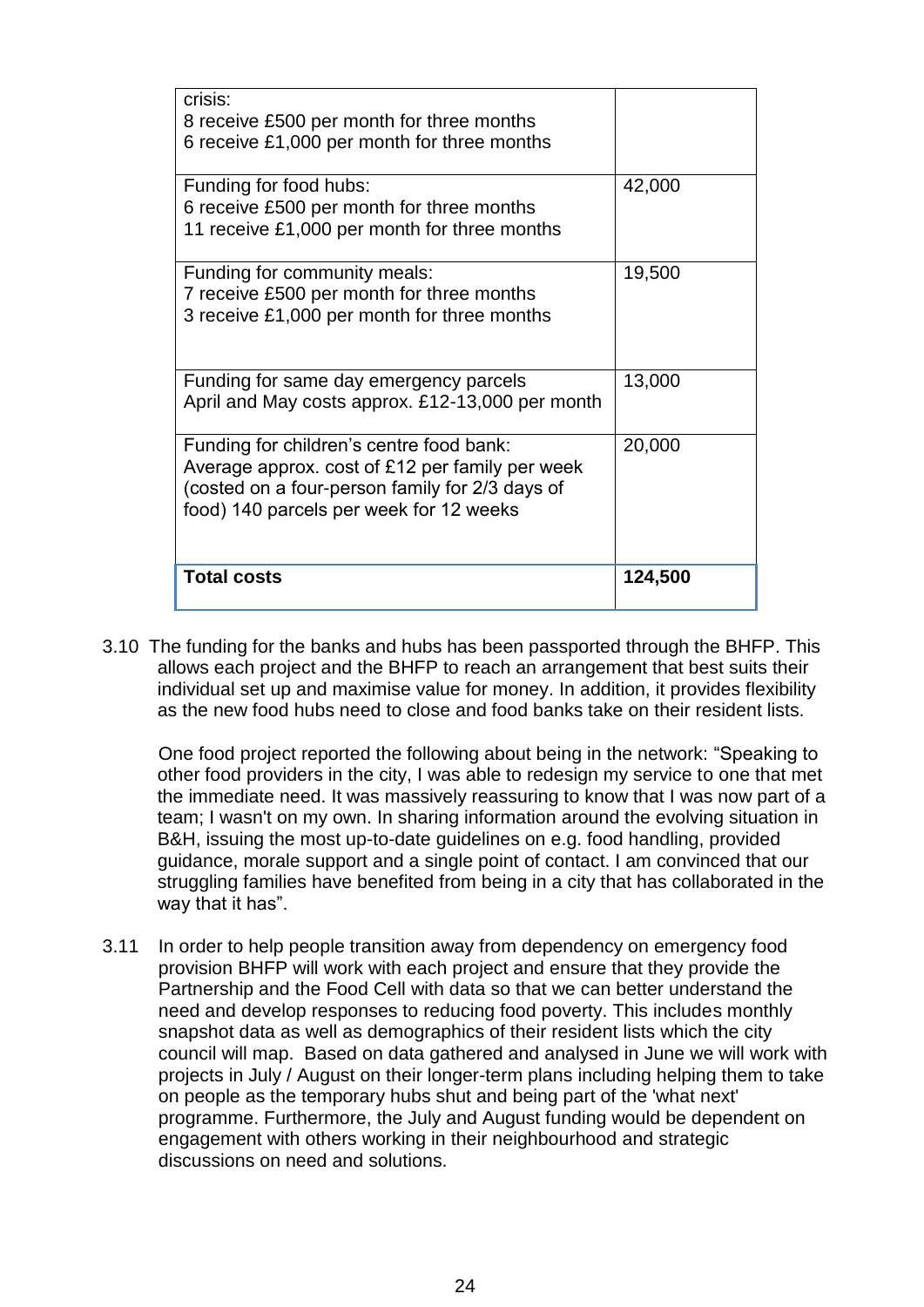- 3.12 The Food Cell is also working on a set of standard 'step-down' criteria for food projects to use to enable them to safely remove people off their lists as well as a standard set of triage questions that food projects and council services can use to ensure residents have been signposted to all relevant advice and support.
- 3.13 As the city recovery programme develops, the Food Cell will transition to become a sub-group of the Welfare Support & Financial Inclusion Recovery Working Group. This will allow for the work to contribute to a strategic approach to addressing community disadvantage arising from the public health crisis. It is proposed that a report will be brought to the next meeting of the Policy & Resources Recovery Sub Committee outlining the work that is taking place around welfare support and community disadvantage.

# **4. ANALYSIS & CONSIDERATION OF ANY ALTERNATIVE OPTIONS**

- 4.1 Alternative options considered including doing nothing, with local food projects being reliant on their own fundraising and donations of surplus food and from general public. This would transfer the financial pressure to the project, majority of which are volunteer led. To manage within their resources the projects would have to reduce the number of residents they provide for, reduce the content of the food parcel i.e. 1 / 2 days' worth of basic provisions as opposed to 3 or 4.
- 4.2 Another option considered was to provide a greater level of funding. Long term funding of food banks is unsustainable. It is preferable to consider the funding available to advice and welfare support in the city to support residents to maximise their incomes and manage their money.

## **5. COMMUNITY ENGAGEMENT & CONSULTATION**

- 5.1 The funding requirements were devised in partnership with the Food Partnership and based on data returned by the food projects and that held by the Partnership.
- 5.2 The Leader and Deputy Leader of the council, the Convenor of the Green Group, the Leader of the Conservative group, the Lead Member for Food and the Chair of the Health and Well-Being Board were consulted about the decision.

## **6. CONCLUSION**

- 6.1 The main reasons that people use food banks are low income, debt, benefit delays and benefit changes. These reasons have not changed during COVID19. Food poverty is the driving demand for need for food banks and hubs. Peoples shopping options in lockdown became more expensive – local shops are more expense, the cost of delivery charges, unable to bulk buy food cheaply and more people at home to feed - especially households with children and young people.
- 6.2 As part of recovery planning it is critical that tackling food poverty is incorporated into the consideration of economic renewal, carbon reduction, community wealth building.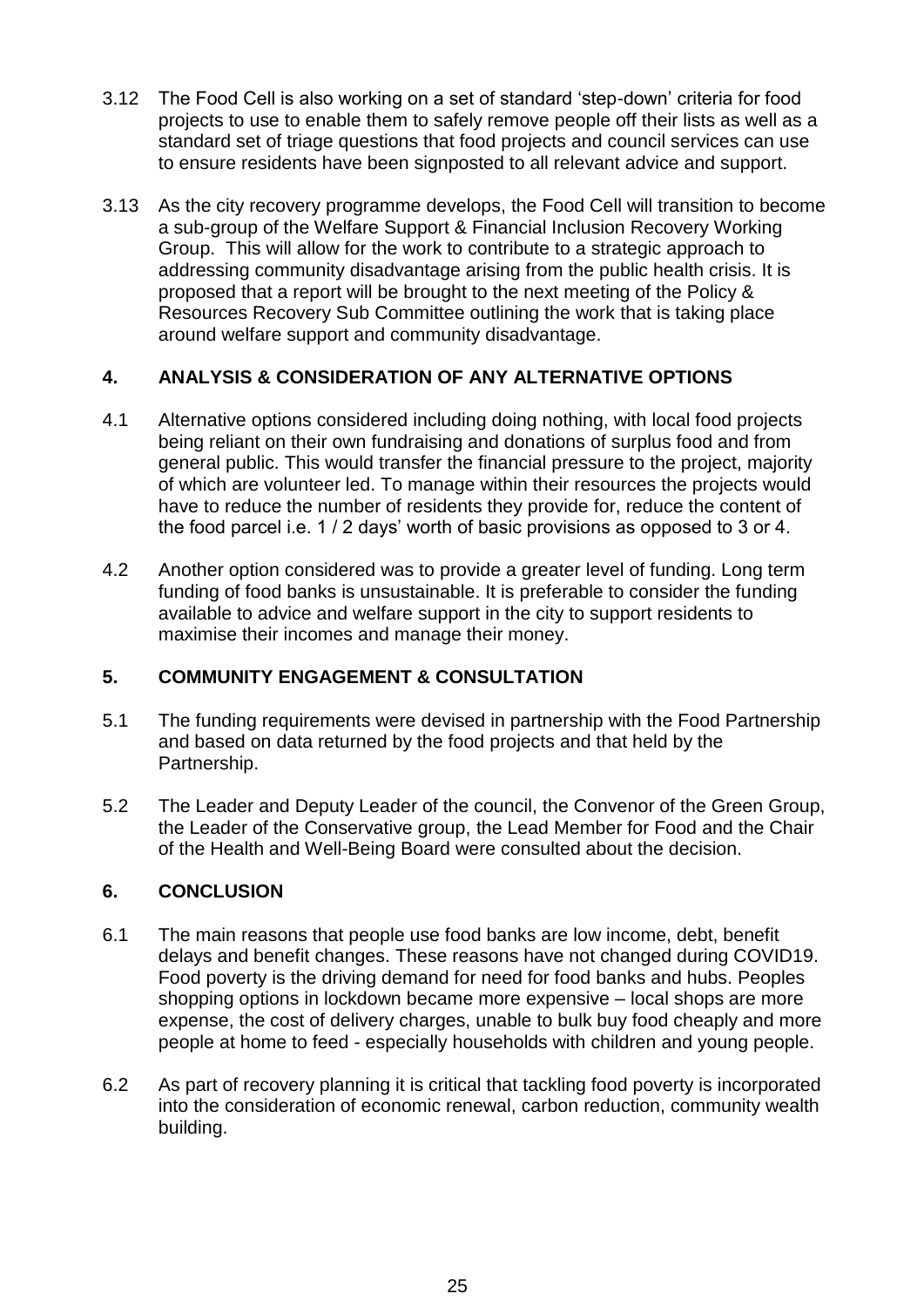# **7. FINANCIAL & OTHER IMPLICATIONS:**

### Financial Implications:

- 7.1 The financial implications are set out in the main body of the report, showing that £45,000 has already been provided and a further £124,500 is committed for the period June to August.
- 7.2 The funding source will be the COVID-19 Emergency Response Fund and this will be reported separately as part of the Targeted Budget Management (TBM) report to Leaders' Group and Policy & Resources Committee, as set out in the COVID-19 Financial Position Statement P&R report of 30<sup>th</sup> April 2020.

*Finance Officer Consulted: Name Michael Bentley Date: 05/06/20*

#### Legal Implications:

7.3 Under the Council's Scheme of Officer Delegations in cases of urgency, Chief Officers can take decisions provided that they have consulted with the Chair of the relevant Committee or Sub-Committee. The action take must be reported to the Committee or Sub-committee. The use of Officer Urgency Powers Protocol requires that the Opposition Spokes are consulted – this has been carried out as set out in the Urgent Decision Record.

*Lawyer Consulted: Alice Rowland Date: 03/06/2020*

#### Equalities Implications:

7.4 All people should have access to food that provides sufficient calories and nutrients to promote good health. Food poverty is a key symptom of inequality and key groups affected are those in low income work, single parent households. Funding food for the emergency food network provides a short-term solution to food poverty exacerbated by COVID19 while longer term community recovery plans are developed and while the risk of COVID remains.

## Sustainability Implications:

7.5 Zero hunger is one of the UN's 12 Sustainable Development Goals providing a framework to many authorities work on sustainability. It encourages countries to: meet the immediate food needs of their vulnerable populations, boost social protection programmes, keep the domestic food supply chain moving and support small farm holders' ability to increase production. COVID19 has highlighted the food insecurity experienced by many residents in the city. This funding will help to meet the immediate food need and incorporate of food poverty in to the city's recovery planning will be critical to develop more sustainable solution.

## Brexit Implications:

7.6 None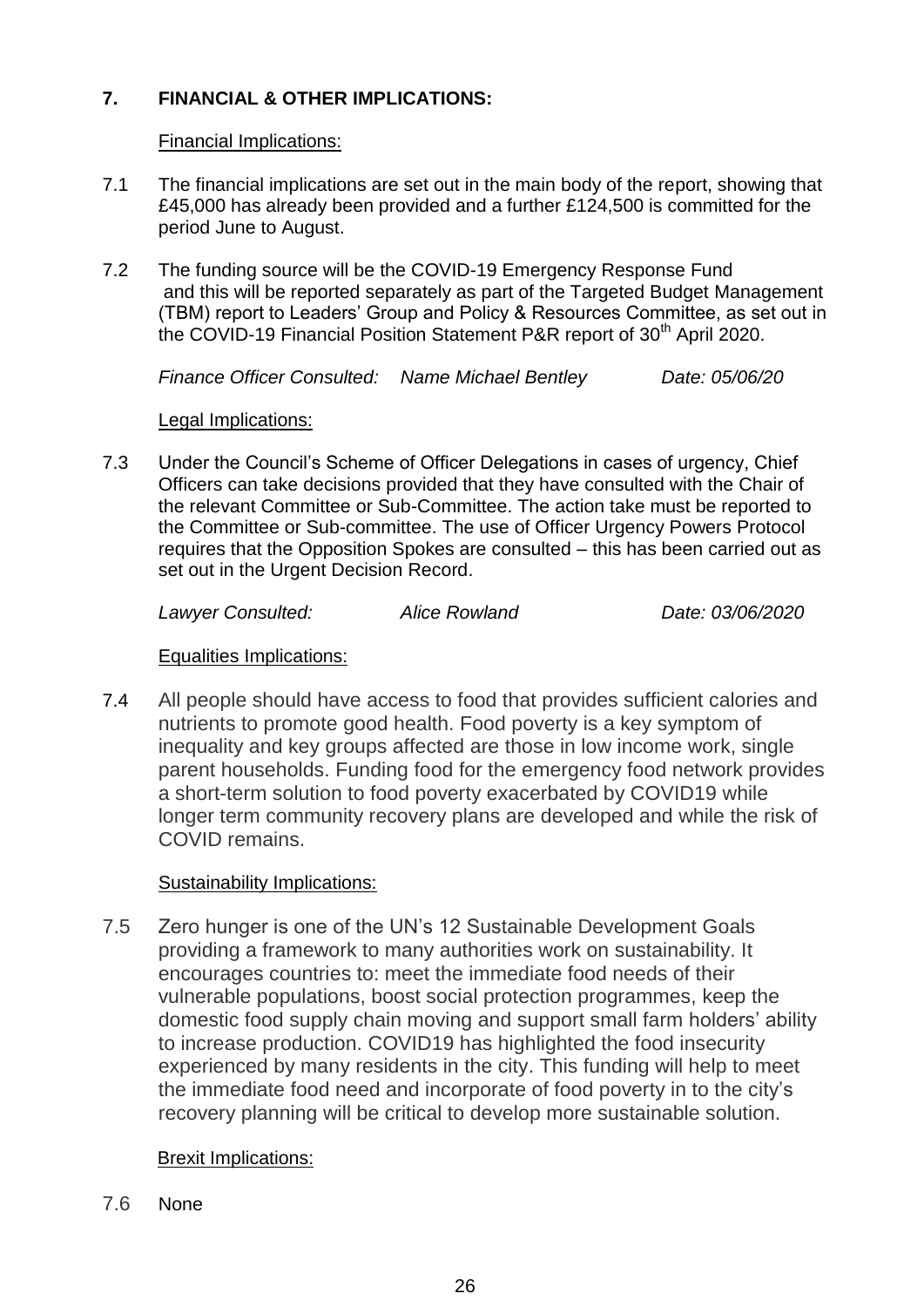#### Public Health Implications:

7.7 Access to sufficient healthy food is a prerequisite to good health.

### Corporate / Citywide Implications:

7.8 As noted above the city's successful response to the emergency food needs of residents is testimony to the pre-existing collaborate relationships between communities and between the voluntary sector and the city council, and the city's work on sustainable food and food poverty.

# **SUPPORTING DOCUMENTATION**

## **Appendices:**

- 1. Applications to the BHCC Local Discretionary Social Fund January to April 2020
- 2. List of food banks, food hubs and meal projects in the emergency food network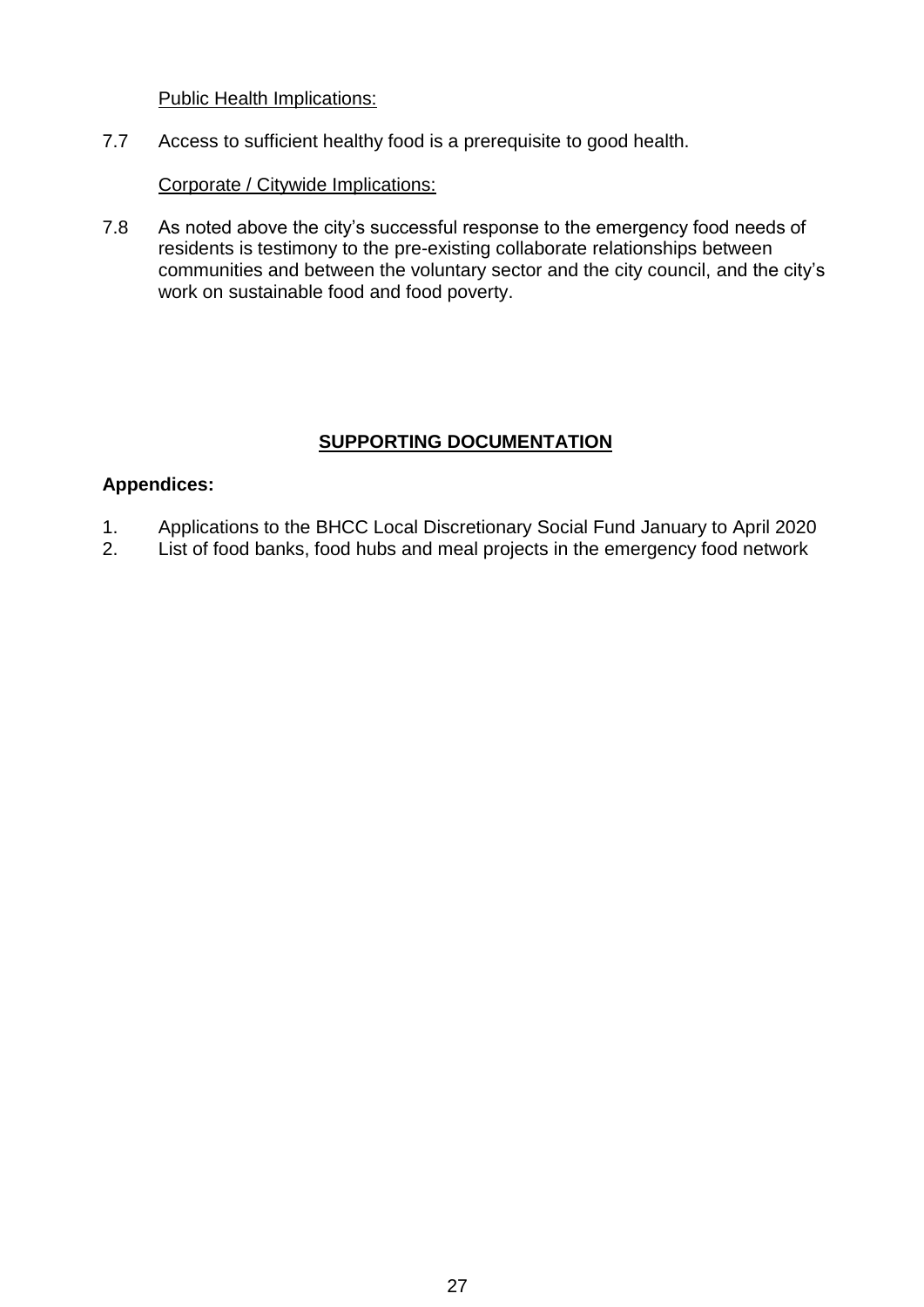| Applications to the BHCC Local Discretionary Social Fund January to April 2020 |                                          |                                          |                                          |                                          |                                                          |
|--------------------------------------------------------------------------------|------------------------------------------|------------------------------------------|------------------------------------------|------------------------------------------|----------------------------------------------------------|
|                                                                                | <b>Jan-20</b>                            | Feb-20                                   | Mar-20                                   | Apr-20                                   |                                                          |
| <b>Ward</b>                                                                    | <b>Total Food</b><br><b>Applications</b> | <b>Total Food</b><br><b>Applications</b> | <b>Total Food</b><br><b>Applications</b> | <b>Total Food</b><br><b>Applications</b> | <b>Increase</b><br><b>From</b><br>Jan to<br><b>April</b> |
| Total                                                                          | 94                                       | 70                                       | 139                                      | 238                                      | 153%                                                     |
| Queen's Park                                                                   | 14                                       | 10                                       | 25                                       | 32                                       | 56%                                                      |
| East Brighton                                                                  | 17                                       | 8                                        | 21                                       | 30                                       | 76%                                                      |
| St. Peter's and North Laine                                                    | 9                                        | 5                                        | 13                                       | 23                                       | 156%                                                     |
| Hollingdean and Stanmer                                                        | 3                                        | $\overline{2}$                           | 9                                        | 19                                       | 533%                                                     |
| Hangleton and Knoll                                                            | 3                                        | $\overline{2}$                           | 5                                        | 18                                       | 500%                                                     |
| Regency                                                                        | 7                                        | $\overline{2}$                           | 8                                        | 18                                       | 157%                                                     |
| Moulsecoomb and<br>Bevendean                                                   | $\overline{2}$                           | 1                                        | 5                                        | 13                                       | 550%                                                     |
| <b>Hanover and Elm Grove</b>                                                   | 4                                        | 6                                        | 7                                        | 12                                       | 200%                                                     |
| <b>Central Hove</b>                                                            | 2                                        | $\overline{2}$                           | 1                                        | 10                                       | 400%                                                     |
| Goldsmid                                                                       | $\overline{2}$                           | 2                                        | 6                                        | 10                                       | 400%                                                     |
| Withdean                                                                       | 0                                        | $\mathbf 1$                              | 3                                        | 7                                        |                                                          |
| No Fixed Abode                                                                 | 10                                       | 3                                        | 10                                       | $\overline{7}$                           | $-30%$                                                   |
| <b>Preston Park</b>                                                            | $\overline{2}$                           | $\mathbf 1$                              | 3                                        | 6                                        | 200%                                                     |
| Westbourne                                                                     | 1                                        | 2                                        | 2                                        | 6                                        | 500%                                                     |
| South Portslade                                                                | 4                                        | 1                                        | 0                                        | 5                                        | 25%                                                      |
| Wish                                                                           | 1                                        | 1                                        | $\overline{2}$                           | 5                                        | 400%                                                     |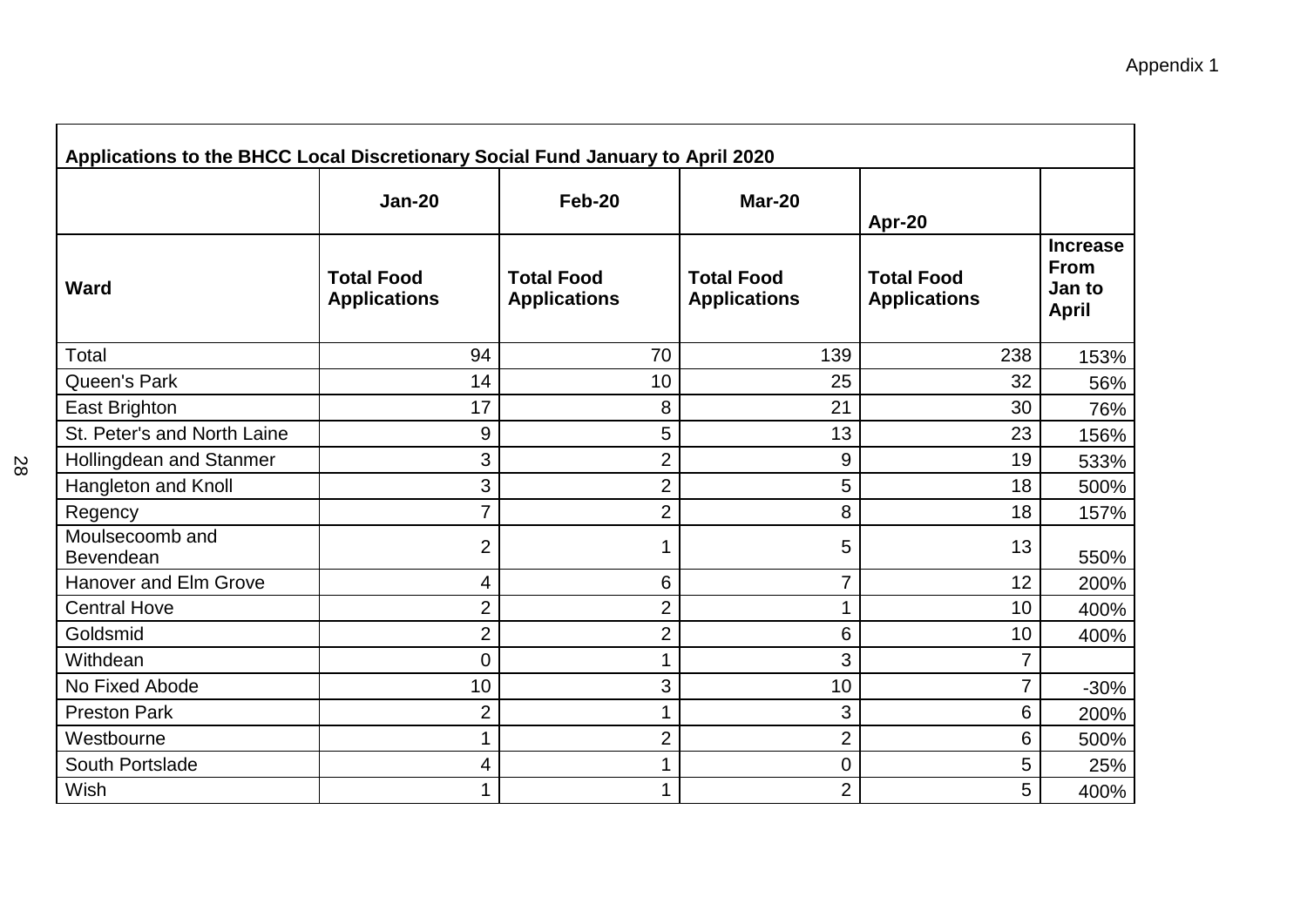| Woodingdean                                  |  |  | 400%   |
|----------------------------------------------|--|--|--------|
| Patcham                                      |  |  | 100%   |
| North Portslade                              |  |  | 50%    |
| <b>Rottingdean Coastal</b>                   |  |  | $-33%$ |
| <b>Brunswick and Adelaide</b>                |  |  | $-50%$ |
| <b>Hove Park</b>                             |  |  |        |
| East Saltdean and<br><b>Telscombe Cliffs</b> |  |  |        |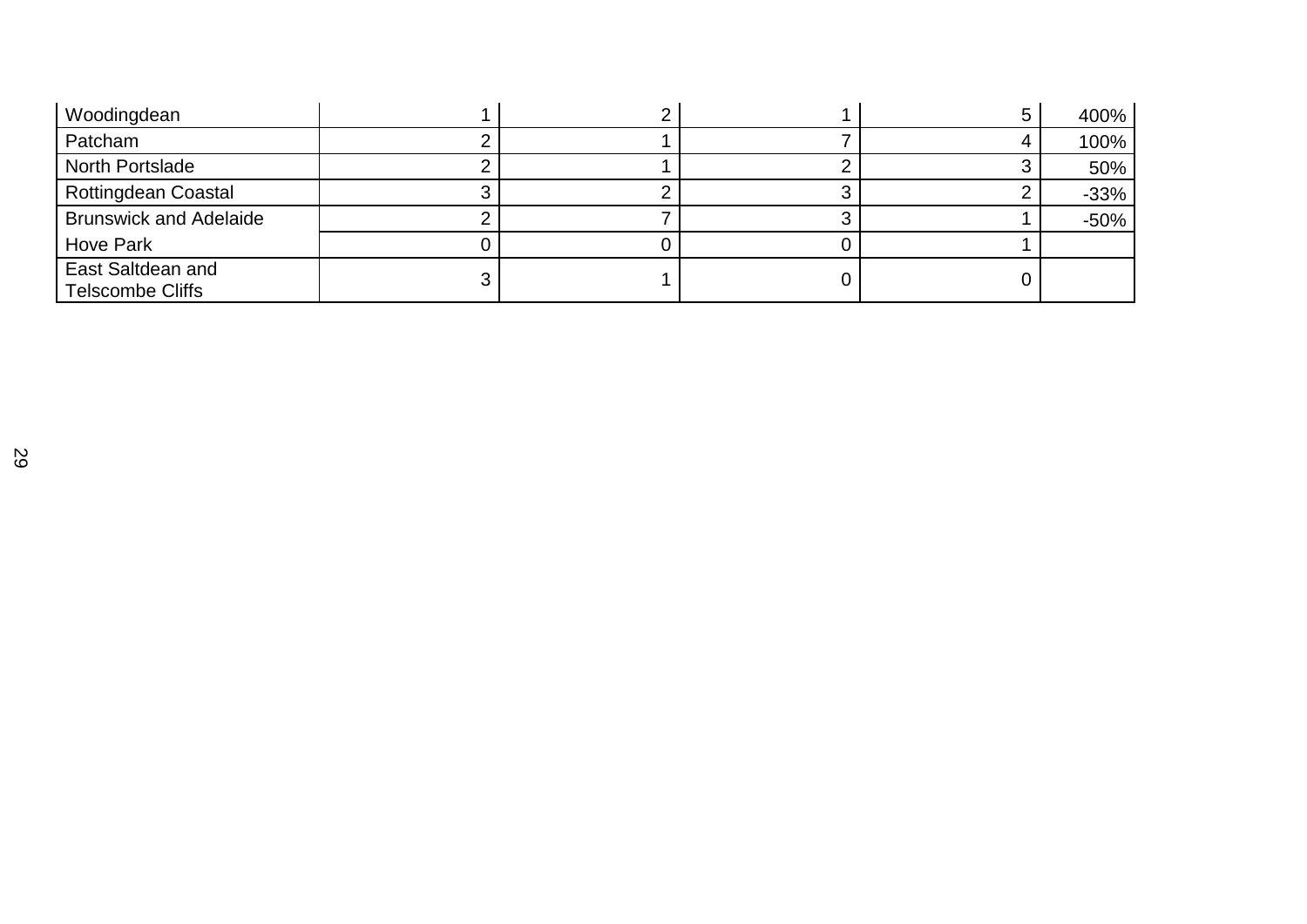## **List of Fourteen Food Banks operating before C19**

- Salvation Army Food Bank Hove and Central
- The Purple People Kitchen Food Bank Portslade
- Hangleton Food Bank
- Brighton Unemployed Centre Families Project (BUCFP)
- Brighton Food Bank
- Craven Vale Food Bank
- The Gathering Place (Hollingbury)
- Whitehawk Food Bank
- Bevendean Food Bank
- Chomp (families across city)
- Mutual Aid Vegan Food Bank
- Real Junk Food Project food parcels and meals
- Voices in Exile Food Bank migrants and refugees
- Time to Talk

#### **List of Seventeen New Food Hubs**

- Central Brighton (council run C19)
- The Hop Cornerstone community
- Florence Road /One Church (Preston Park area)
- Brighton Table Tennis Club
- Phoenix Community Centre
- Portslade Village Centre
- Hangleton & Knoll Project St Richard's
- The Edge Community Centre Pankhurst
- Java Community Cafe Woodingdean
- BELTA Bristol Estate
- East Brighton Food Coop
- Saltdean Community Hall
- Hollingdean Community Centre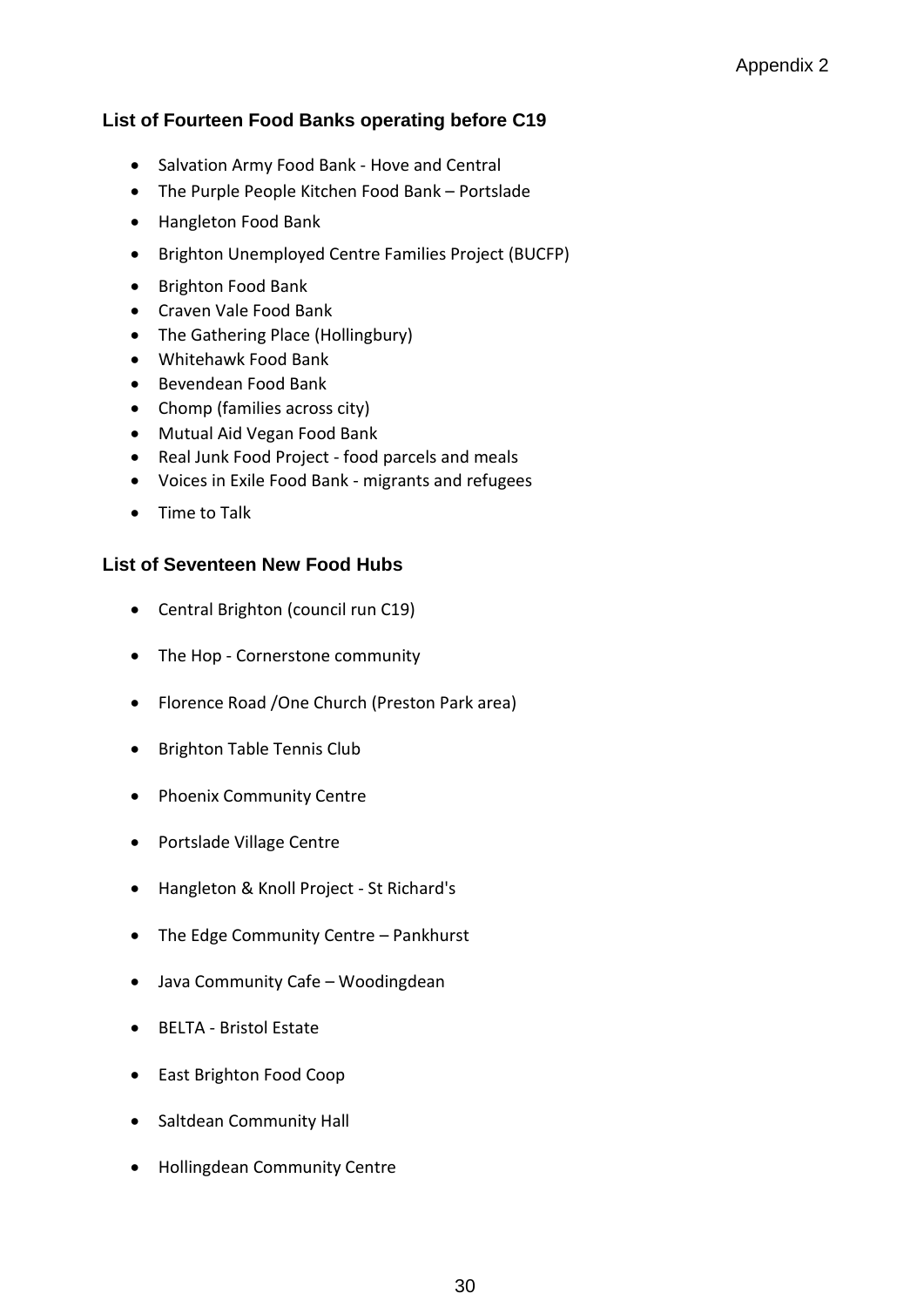- Old Boat Community Centre
- Coldean St Mary Magdalen Church Hall Coldean
- The Carers Centre unpaid family carers
- BMECP Centre, Muslim Forum and Brighton Cauldron

#### **List of Ten Community Meal Projects**

- Hove Luncheon Club Food and Friendship
- BELTA Bristol Estate
- East Brighton Food Coop
- Coldean St Mary Magdalen Church Hall Coldean
- The Bevy and the Food Factory based at BACA
- Hollingdean World Food Project
- Table Tennis Club
- Lunch Positive people living with HIV and their carers
- Time to Talk older people living alone
- Real Junk Food project